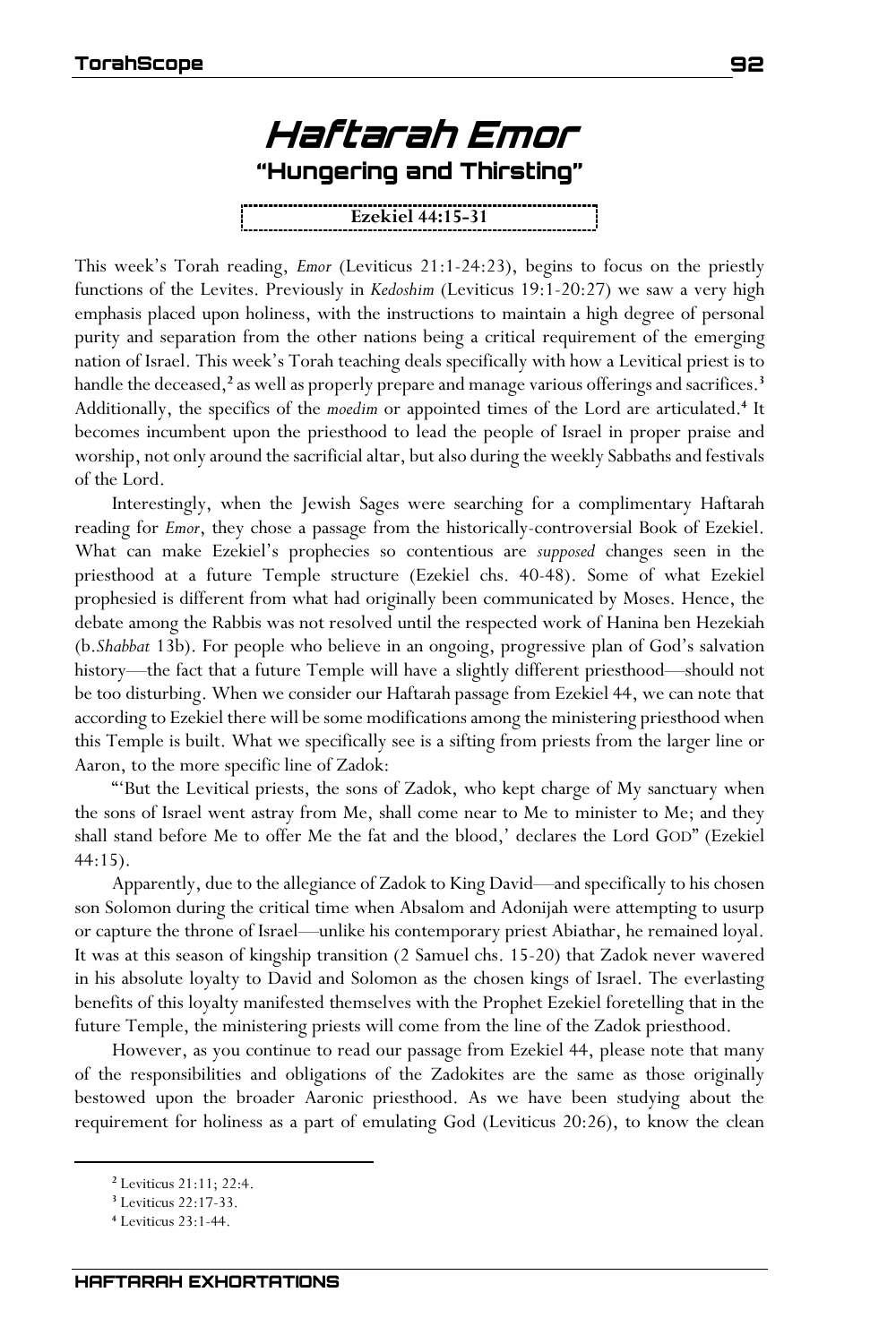from the unclean (Leviticus 11), and to observe the appointed times of the Lord (Leviticus 23), note that these instructions will be followed by the Zadokites in the era of the future Temple that Ezekiel speaks about:

"Moreover, they shall teach My people *the difference* between the holy and the profane, and cause them to discern between the unclean and the clean. In a dispute they shall take their stand to judge; they shall judge it according to My ordinances. They shall also keep My laws and My statutes in all My appointed feasts and sanctify My Sabbaths" (Ezekiel 44:23-24).

So as you ponder our Torah portion this week, comparing and contrasting it with the description of Ezekiel's future Temple, where do you find yourself as a Messianic Believer today? Certainly with the revelation God has unleashed forth from Moses and the Prophets, and coupling it in particular with the good news of Messiah Yeshua and His atoning sacrifice, you might want to ask yourself a few questions.

Who are the Zadokites going to be? Could they be the sons of righteousness (since the name Zadok derives from *tzaddiq*, צְדִיק) who are righteous because of their faith in the Messiah of Israel? Is there a connection between the faiths that made Abraham righteous (Genesis 15:6), and the righteousness that Habakkuk speaks about (Habakkuk 2:4)—the same faith you have in the Messiah Yeshua? Could you be like a son of Zadok in the Messiah Yeshua?

If you are a Zadokite or a "son of righteousness," because of your faith in the Messiah Yeshua, are you fulfilling your role as one who teaches others about the difference between the holy and the profane? Are you helping others to discern the difference between the clean and the unclean? Are you knowledgeable about the ordinances of God, and able and willing to not only be an example, but are you letting yourself serve as a testimony to those who oppose the instructions of the Most High? Are you helping others in their celebration of the appointed times, and helping to sanctify the Sabbaths of the Lord?

Years ago I read a book by C.R. Oliver entitled, *Sons of Zadok*. While the author was not embracing a Messianic perspective in his walk, he did communicate the need for Believers to minister unto the Lord. I believe that as we study and read what Moses' instructions were for the Ancient Israelites, Ezekiel's prophecies about the future Temple, and Yeshua's teachings in the Gospels—born again Believers have not only the opportunity and responsibility to lead and direct others in the ways of the Holy One, but the privilege.

I encourage you to review these words from our Lord Yeshua Himself. Perhaps you might pick up the reality that He is admonishing His followers to be righteous sons and daughters of God, active in their responsibility to teach others by making disciples:

"Blessed are the poor in spirit, for theirs is the kingdom of heaven. Blessed are those who mourn, for they shall be comforted. Blessed are the gentle, for they shall inherit the earth. Blessed are those who hunger and thirst for righteousness, for they shall be satisfied. Blessed are the merciful, for they shall receive mercy. Blessed are the pure in heart, for they shall see God. Blessed are the peacemakers, for they shall be called sons of God. Blessed are those who have been persecuted for the sake of righteousness, for theirs is the kingdom of heaven. Blessed are you when *people* insult you and persecute you, and falsely say all kinds of evil against you because of Me. Rejoice and be glad, for your reward in heaven is great; for in the same way they persecuted the prophets who were before you. You are the salt of the earth; but if the salt has become tasteless, how can it be made salty *again*? It is no longer good for anything, except to be thrown out and trampled under foot by men. You are the light of the world. A city set on a hill cannot be hidden; nor does *anyone* light a lamp and put it under a basket, but on the lampstand, and it gives light to all who are in the house. Let your light shine before men in such a way that they may see your good works, and glorify your Father